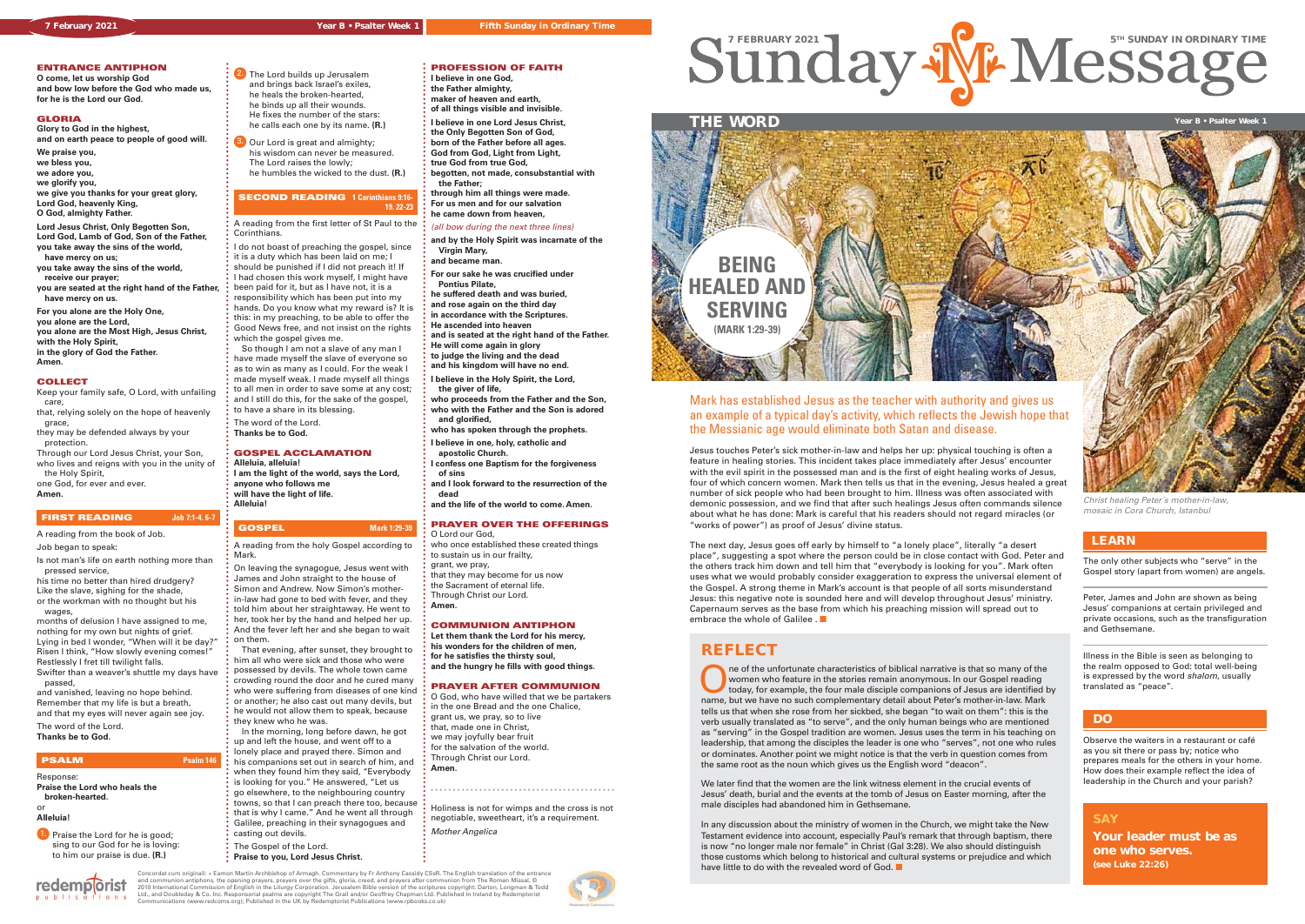# **PARISH OF OUR LADY IMMACULATE**

Seamoor Road, Westbourne BH4 9AE Roman Catholic Diocese of Portsmouth. Registered charity 246871

#### **NEWSLETTER 7 th February 2021 Fifth Sunday of the Year (B)**

| Website:                                | www.catholicwestbourne.org          |                                                                   |
|-----------------------------------------|-------------------------------------|-------------------------------------------------------------------|
| Parish Office:                          | Tel:<br>email:                      | 01202 760640 (all enquiries)<br>oliadmin@portsmouthdiocese.org.uk |
| Parish Priest:<br>Safeguarding Officer: | Fr Andrew Moore:<br>Matthew French: | andrewmoore@portsmouthdiocese.org.uk<br>mail@matthewfrench.net    |

Although there are signs that the situation is beginning to improve (though the figures do remain high, particularly here in Westbourne), the lockdown looks set to remain in place for a while yet. It remains essential that we all take the greatest care at this time. Although the lockdown regulations do allow for communal acts of worship and for churches to be open, taking into account the overriding message to 'Stay at Home' and out of concern for the health and well-being of all concerned, the public celebration of mass at Our Lady Immaculate remains suspended. The church will also remain closed during the week but is open for individual visits on Sundays from 10.00 a.m. – 11.00 a.m.

The 'church of home' is, once again, as important as ever and our prayers, though offered alone, are always in communion with and the through our Lord.

A directory of online masses has been provided by the Bishops' Conference and can be found at: www.cbcew.org.uk.

Please remember in your prayers **Kate Creagh** who died recently. Her (private) funeral takes place on Tuesday, 9th February. May she rest in peace.

Lent is just around the corner (Ash Wednesday is February 17<sup>th</sup>). Some things that might be helpful:

In addition to the usual CAFOD Lent Fast Day, CAFOD is also organising a Big Walk for Water Join the Big Walk for [Water!](https://cafod.org.uk/Fundraise/Organise-an-event/Big-Walk-for-Water) | CAFOD virtual event on Saturday 20<sup>th</sup> February to create awareness of water poverty and to raise funds for those living in poverty around the world. Find out more at <https://cafod.org.uk/Fundraise/Walk-for-Water>Please contact Jo for more information [portsmouth@cafod.org.uk](mailto:portsmouth@cafod.org.uk)